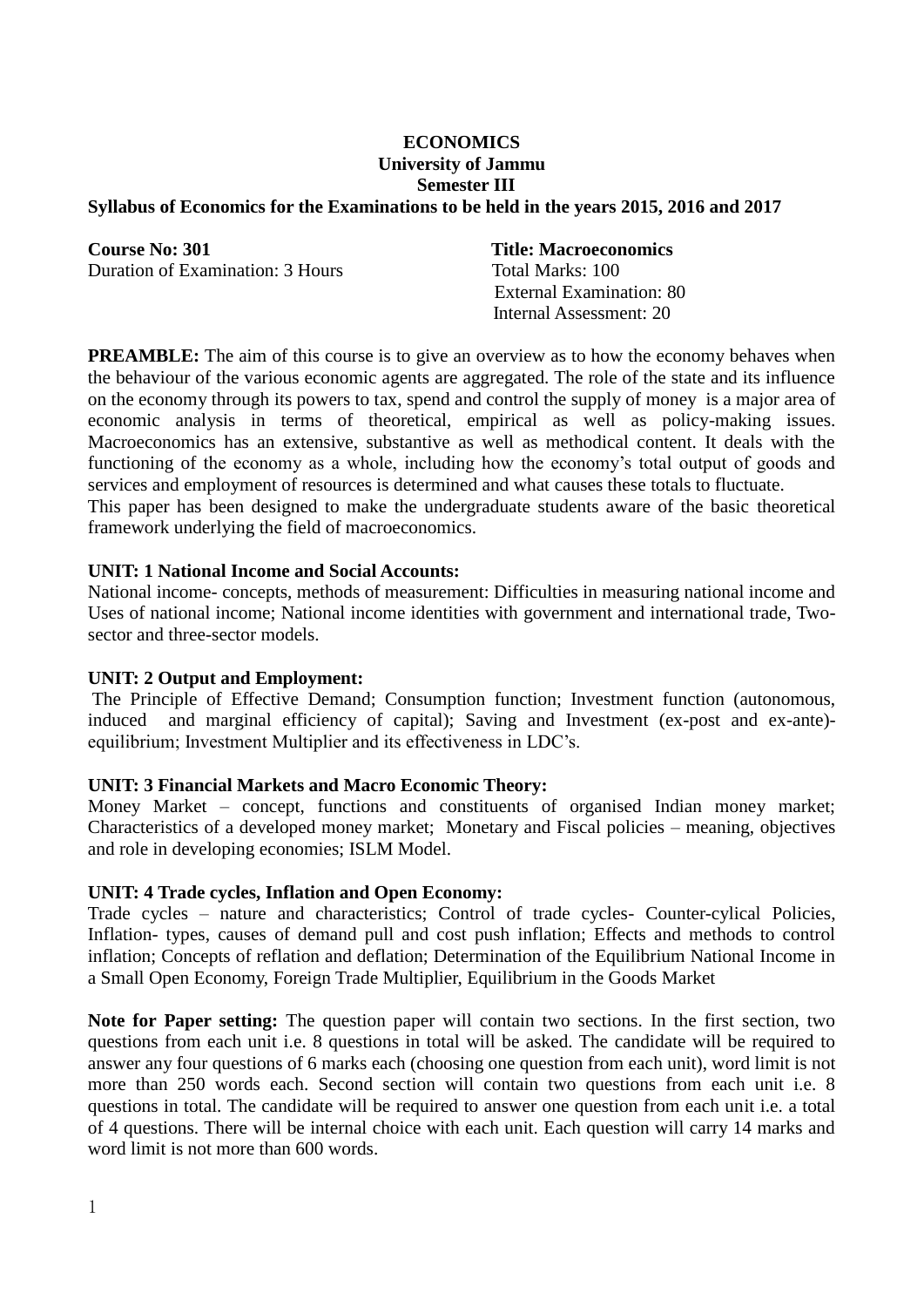The Distribution of the Internal Assessment of 20 marks will be as follows: There shll be a class test of 10 marks and two written assignments of 5 marks each.

#### **Suggested Readings:**

Ackley, G: Macroeconomics- Theory and Policy, Macmillan Publishing Co., New York. Ahuja, H.L: Macroeconomics for Business and Management, S. Chand & Co. Ltd., New Delhi. Bhole, L.M.: Financial Institutions and Markets, Tata McGraw-Hill Publishing Co., New Delhi. Dwivedi, D.N: Macroeconomics- Theory and Policy, Tata McGraw Hill, New Delhi. Gupta, S.B.: Monetary Economics, S. Chand and Co., New Delhi. Khan, M.Y.: Indian Financial Systems, Tata McGraw- Hill Publishing Company, New Delhi. Shapiro, E.: Macroeconomic Analysis, Galgotia Publications, New Delhi. Keynes, J.M.: The General Theory of Employment, Interest and Money, Macmillan, London. Mithani, D.M: Macroeconomics, Himalaya Publishing House, Mumbai. Paul, R.R: Money, Banking and International Trade, Kalyani Publishers, New Delhi. Seth, M.L: MacroEconomics, Lakshmi Narain Agarwal Publishers, Agra. Vaish. M.C: Macroeconomic Theory, Vikas Publishing House Pvt. Ltd., New Delhi.

## **SEMESTER IV**

## **Syllabus of Economics for the Examinations to be held in the years 2016, 2017 and 2018 Course No: 401 Title: Quantitative Methods in Economics**

Duration of Examination: 3 Hours Total Marks: 100

 External Examination: 80 Internal Assessment: 20

**PREAMBLE:** This course is to introduce students of economics to the use of quantitative methods on economics both as a tool for analysis as well as as tool for empirical validation and quantification. Thus statistical and mathematical tools are important to the study of economics both to analyse data as well as to create mathematical models where complex arguments can be demonstrated in quantitiative terms.

#### **Unit I: Some Basic concepts**

Role of Mathematics in Economics; Number System—Integers, Rational Numbers; Irrational Numbers, Real Numbers and Imaginary Numbers; Gradient or Slope and Equation of Straight Line (Economic Examples- Budget line, linear demand curves); Rectangular Hyperbola; Equations—Different types of equations (non-linear demand curves). Simple equations, simultaneous equations, quadratic equations and their solutions, (Economic Examples- Various Demand Supply Equilibria)

## **Unit II: Functions and Differentiation**

Functions—Different Function in Economics; Limits and Continuity; Derivatives— Definition and Evaluation, Rules of Differentiation- differentitaing polynomial functions; Uses of Differentiation in Economics; Marginal Concepts and Elasticities. First and Second Order Conditions for optimisation, Examples from Economics- Utility Maximisation, Profit Maximisation

#### **Unit III: Measures of Central Tendency and Dispersion**

Measures of central tendency— Arithmetic Mean, Median, Mode, Geometric Mean and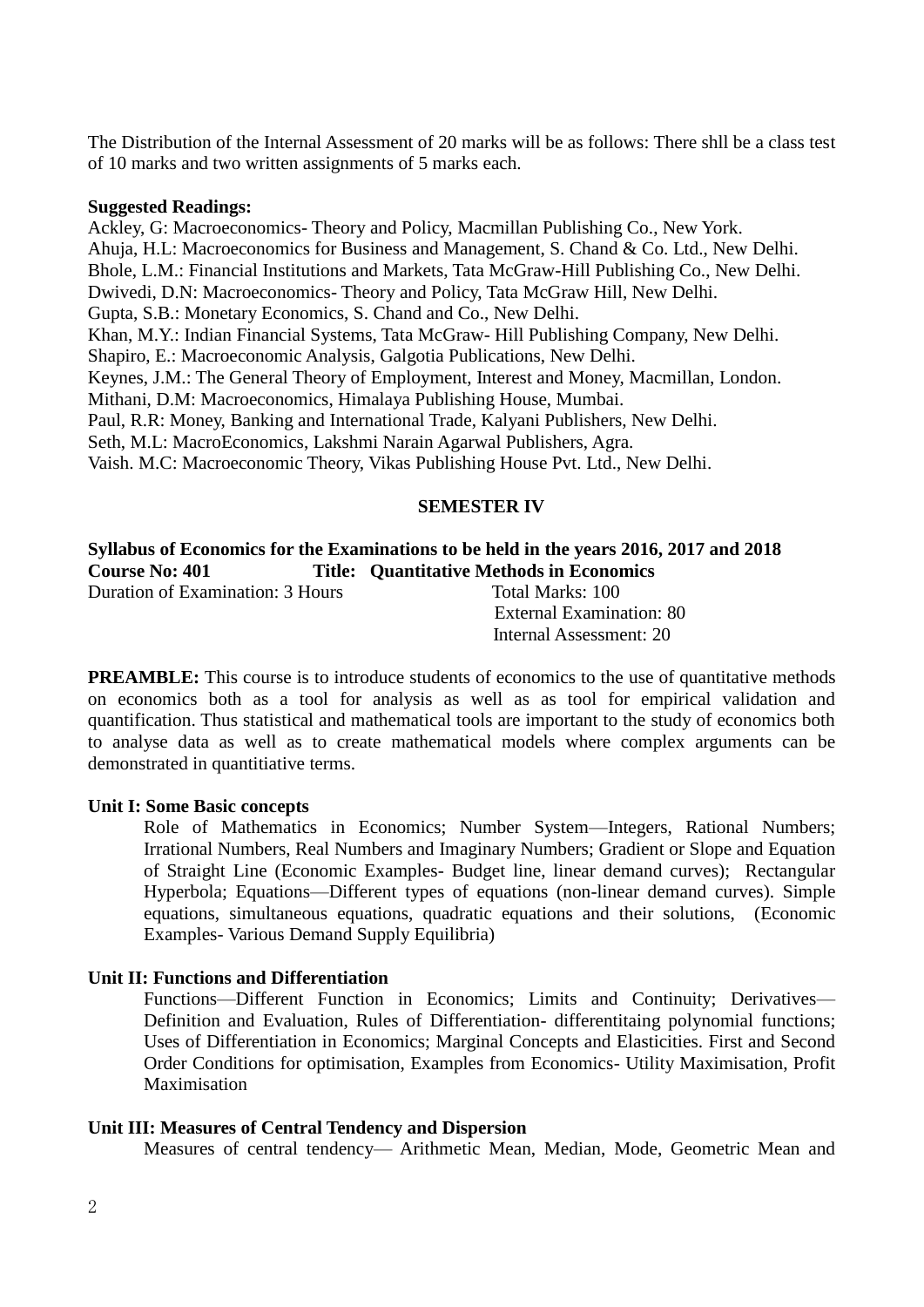their merits and demerits; Measures of dispersion— Mean Deviation, Standard Deviation, Coefficient of Variation, Variance and their merits and demerits, Skewness- Definition; Coefficient of Skewness— Karl Pearson's measure, Kurtosis— Meaning; Measures of kurtosis.

## **Unit IV: Bivariate Data**

Covariance- definition and formula, Correlation Coefficient, Spearman's Rank Correlation Coefficient, Curve fitting- fitting variable X against Y, Goodness of fit- Definition and formula, uses in economics**-** estimation of Demand Curves, Supply Curves, Consumption Function

**Note for Paper setting:** The question paper will contain two sections. In the first section, two questions from each unit i.e. 8 questions in total will be asked. The candidate will be required to answer any four questions of 6 marks each (choosing one question from each unit), word limit is not more than 250 words each. Second section will contain two questions from each unit i.e. 8 questions in total. The candidate will be required to answer one question from each unit i.e. a total of 4 questions. There will be internal choice with each unit. Each question will carry 14 marks and word limit is not more than 600 words.

The Distribution of the Internal Assessment of 20 marks will be as follows: There shall be a class test of 10 marks and two written assignments of 5 marks each.

#### **Basic Reading List:**

- 1. Schaum's Series (2005), *An Introduction to Mathematical Economics,* Tata McGraw Hill, New Delhi.
- 2. Chiang A.C & Wainwright, Fundamentals of Mathematical Economics
- 3. Chander, Romesh (2007), *Lectures On Elementary Mathematics For Economists,* New Academic Publishing Co, New Delhi.
- **4.** S.P. Gupta (2005), *Statistical Methods*, S. Chand & Sons, New Delhi.

#### **Additional Reading List:**

- 1. G.S. Monga (1972), *Mathematics & Statistics for Economists*, Vikas Publishing House, New Delhi.
- **2.** C.B. Gupta & Vijay Gupta (1995), *An Introduction to Statistical Methods*, Vikas Publishing House, Delhi.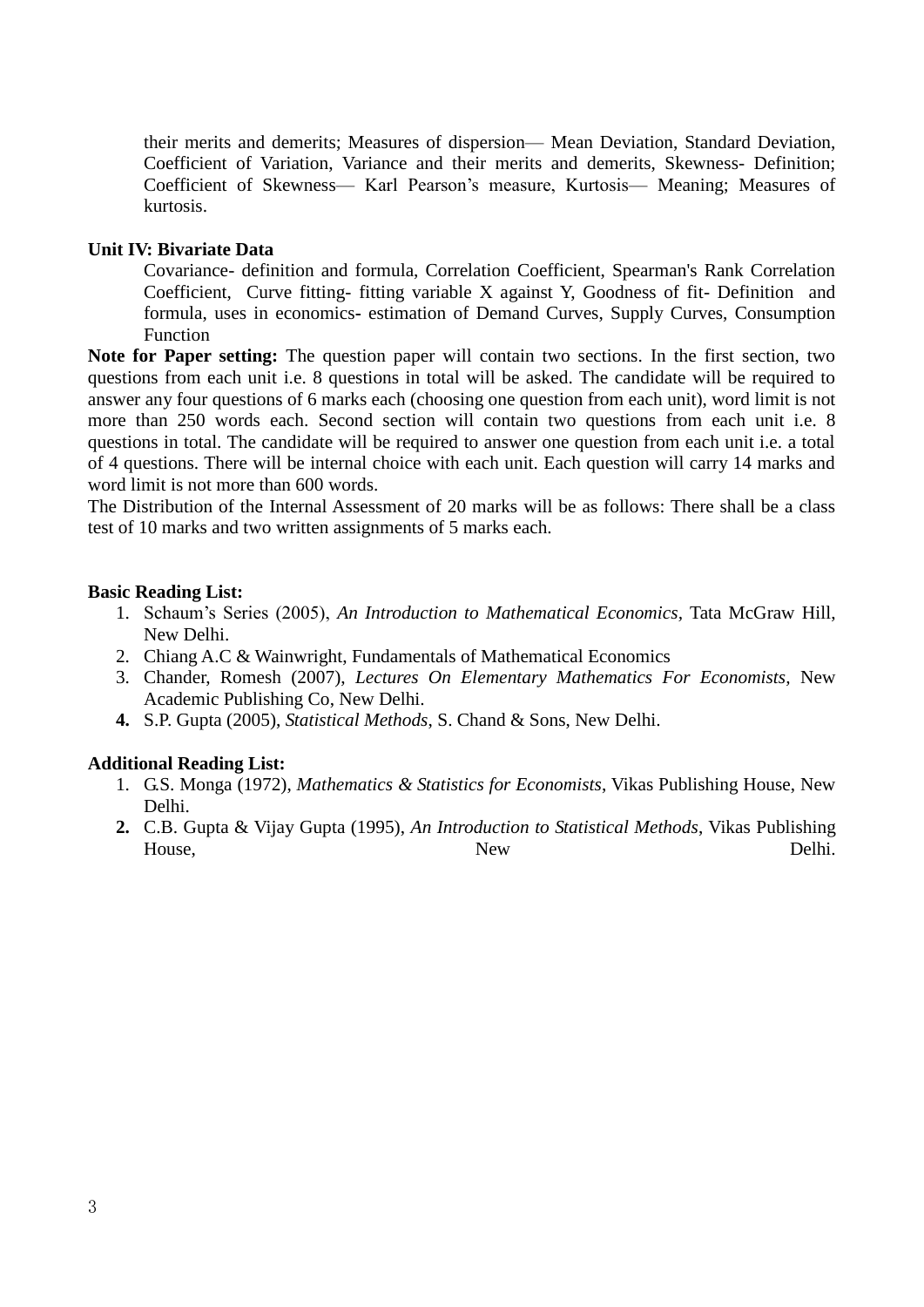## **University of Jammu**

### **Syllabus of Economics for the Examinations to be held from 2016, 2017 and 2018**

#### **Semester V**

## **Course No: 501 Title: Money, Banking, Public Finance and International Trade**

Duration of Examination: 3 Hours Total Marks: 100

 External Examination: 80 Internal Assessment: 20

**PREAMBLE:** Money, Banking, Public Finance and International Trade constitute an important components towards understanding of economics. A clear understanding of the operations of money and banking and their interaction with the rest of the economy is essential to realise how monetary forces operate through a multitude of channels – market, non-market institutions and among others, the state. In modern times, the activities of the state have considerably increased and the theoretical understanding of different state activities through the budgetary mechanism is essential. Accordingly, the paper on "Money, Banking , Public Finance and International Trade" is an integration of monetary theory, banking institutions and government which combines with itself a systematic discussion of the theory, institutions and policy with special reference to India.

#### **UNIT: 1 Money and Theories of Money:**

Money – meaning, functions and classification; Characteristics of good money; Gresham's Law; Fisher's Transactions Approach and Cambridge Cash Balance Approach; A comparison of Fisherian and Cambridge Versions;

## **UNIT: 2 Commercial Banking and Central Banking:**

Commercial Banks – meaning, types and functions; The process of credit creation; Recent Reforms in Banking Sector in India; Functions of Central Banks; Qualitative and qualitative methods of credit control.

#### **UNIT: 3 Public Finance:**

Meaning and scope of public finance; Distinction between public and private finance; The Principle of Maximum Social Advantage; Public expenditure – meaning and classification; Taxation – meaning and classification; Basic features of VAT, Preparation and passing of budget in India.

#### **UNIT 4: International economics:**

Importance of the study of International economics; Concepts of Internal, Interregional and International trade; Theories of International Trade- Absolute Advantage, Comparative Advantage, Heckscher – Ohlin's theory and Reciprocal demand theory; Tariffs and Quotas – meaning, types and their impact (partial equilibrium analysis).

5. **Note for Paper setting:** The question paper will contain two sections. In the first section, two questions from each unit i.e. 8 questions in total will be asked. The candidate will be required to answer any four questions of 6 marks each (choosing one question from each unit), word limit is not more than 250 words each. Second section will contain two questions from each unit i.e. 8 questions in total. The candidate will be required to answer one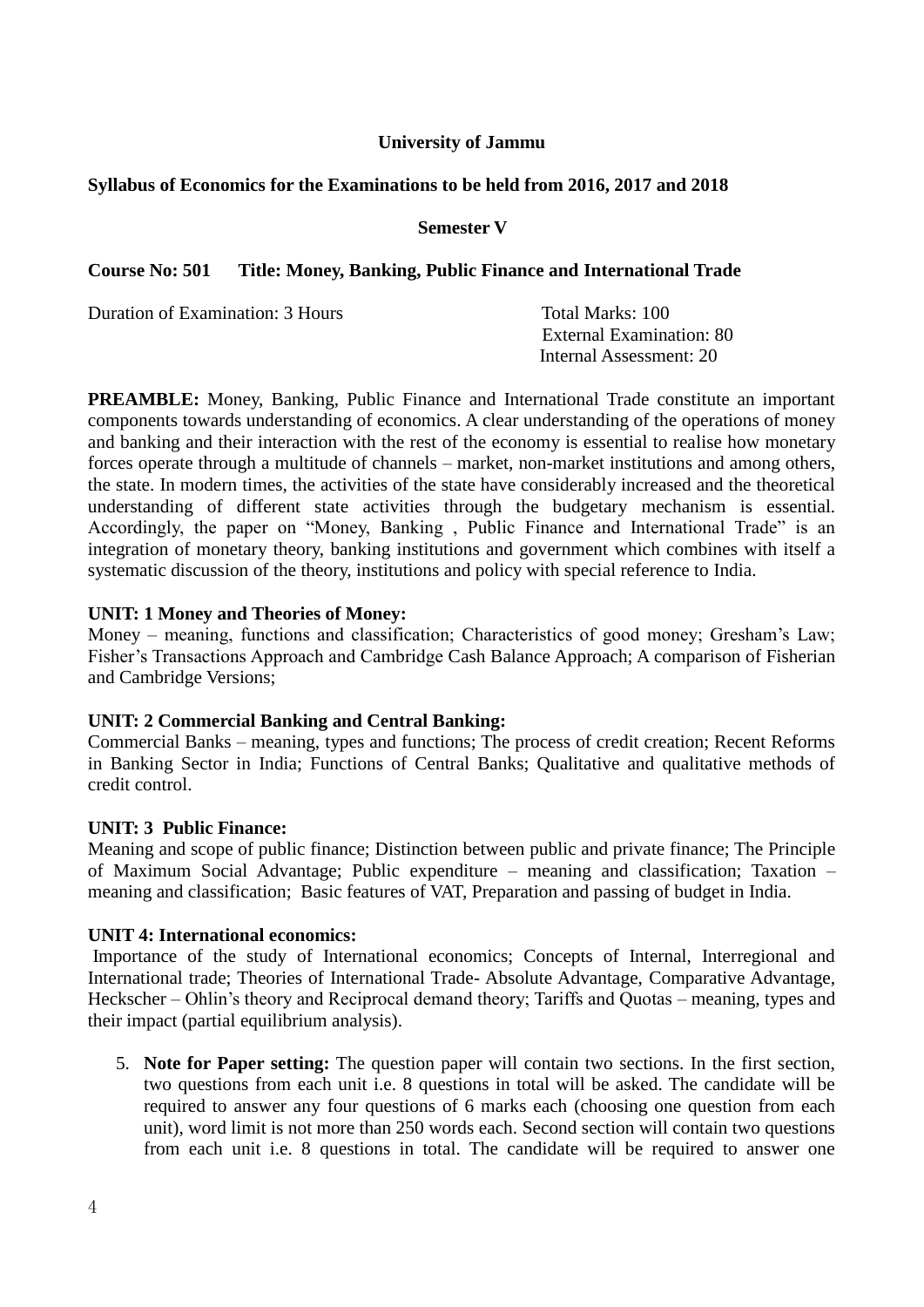question from each unit i.e. a total of 4 questions. There will be internal choice with each unit. Each question will carry 14 marks and word limit is not more than 600 words.

6. The Distribution of the Internal Assessment of 20 marks will be as follows: There shall be a class test of 10 marks and two written assignments of 5 marks each.

#### **Suggested Readings:**

Ackley, G: Macroeconomics- Theory and Policy, Macmillan Publishing Co., New York. Ahuja, H.L: Macroeconomics for Business and Management, S.Chand & Co. Ltd., New Delhi. Dwivedi, D.N: Macroeconomics- Theory and Policy, Tata McGraw Hill, New Delhi. Gupta, S.B.: Monetary Economics, S. Chand and Co., New Delhi. Jha, R: Modern Public Economics, Rutledge, London. Lekhi, R.K: Public Finance, Kalyani Publishers, New Delhi. Mithani, D.M:Money, Banking & International Trade, Himalaya Publishing House, Mumbai. Mithani, D.M:Modern Public Finance, Himalaya Publishing House, Mumbai. Musgrave, R.A. and Musgrave, P.B: Public Finance in Theory and Practice, McGraw Hill, Tokyo. Paul, R.R: Money, Banking and International Trade, Kalyani Publishers, New Delhi. Seth, M.L: Money, Banking and International Trade, Lakshmi Narain Agarwal Publishers, Agra. Singh, S.K: Public Finance in Theory and Practice, S. Chand & Co., New Delhi. Sundharam, K.P.M., Andley, K.K: Public Finance – Theory and Finance, S. Chand & Co., New Delhi.

Govt. Of India, Economic Survey (Annual), New Delhi.

Reserve Bank of India: Report on Trends and Progress of Banking in India, Mumbai.

## **University of Jammu**

#### **Syllabus of Economics for the Examinations to be held from 2017, 2018 and 2019**

#### **Semester: VI**

| <b>Course No: 601</b>            | <b>Title: Development Economics</b> |
|----------------------------------|-------------------------------------|
| Duration of Examination: 3 Hours | Total Marks: 100                    |
|                                  | External Examination: 80            |
|                                  | Internal Assessment: 20             |

**PREAMBLE :** Units incorporated in this paper would enable the students to know about theories of growth and development. Sectoral aspects of development, investment criteria, allocation of resources and interrelations of international aspects of development have been incorporated. The techniques of planning and its recent adaptations in the light of market dominated strategy and issues resulting to sustainable development are also find their due place in the contents of this paper.

## **UNIT: 1 Development and Economic Growth:**

Distinction between economic growth and economic development; Factors affecting economic growth; Sustainable development; Development and underdevelopment- characteristics of underdevelopment, perpetuation of underdevelopment; Measurement of development; Human development indices-PQLI and HDI.

#### **UNIT: II Theories of Economic Development:**

Schumpeter's theory of economic development; Nurkse's theory of disguised unemployment;